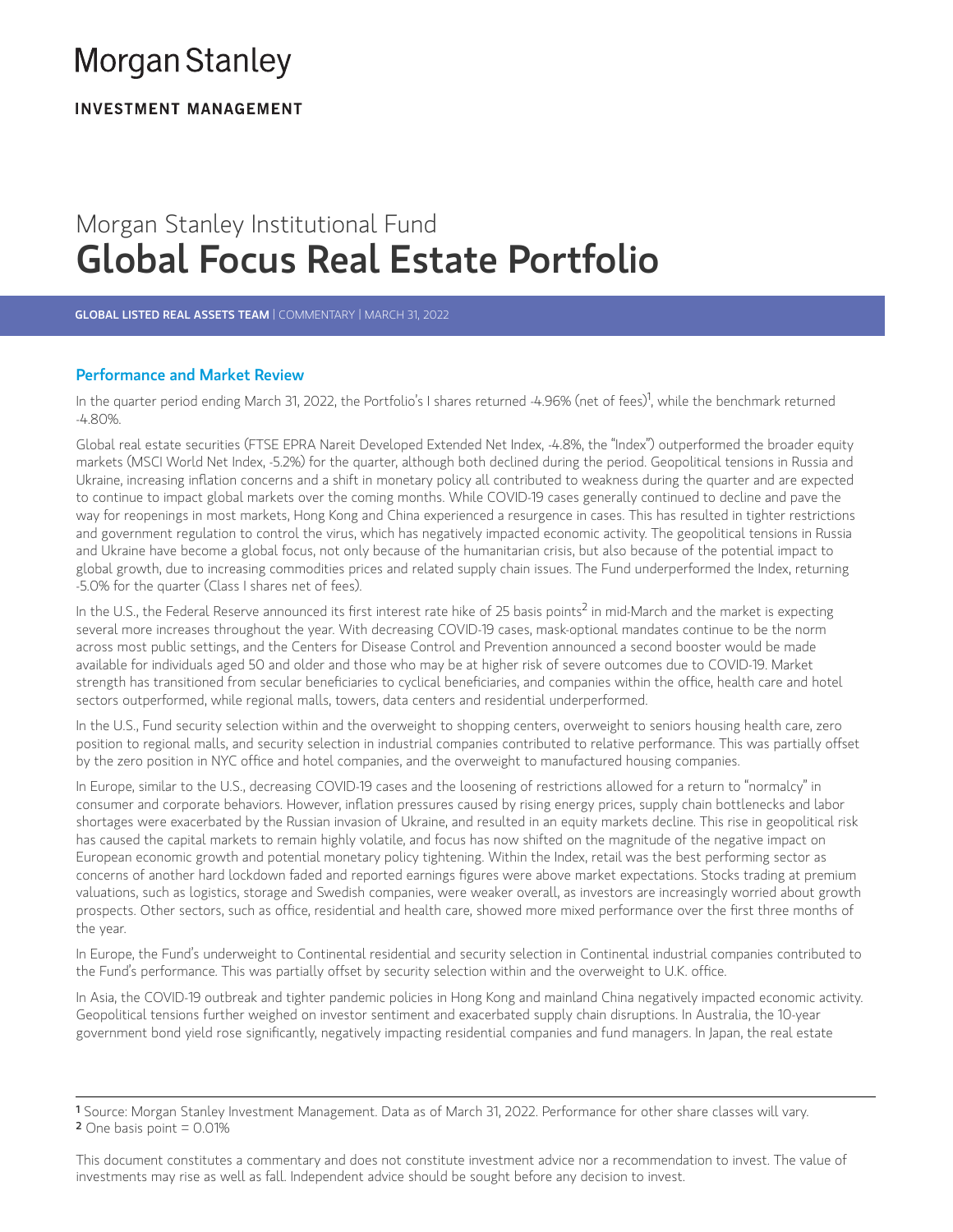operating companies outperformed as they were viewed as inflation proxies, whereas the Japan real estate investment trusts underperformed on higher interest rate risk and a series of follow-on equity offerings in the industrial/logistics sector. operating companies outperformed as they were viewed as inflation proxies, whereas the Japan real estate investment trusts<br>underperformed on higher interest rate risk and a series of follow-on equity offerings in the indus

operating companies outperformed as they were viewed as inflation proxies, whereas the Japan real estate investment trusts<br>underperformed on higher interest rate risk and a series of follow-on equity offerings in the indus companies.

## **Strategy**

The team uses internal proprietary research to invest in public real estate companies that we believe offer the best value relative to their underlying assets and growth prospects. The team combines a bottom-up approach, assessing the intrinsic value, equity<br>multiples and growth prospects of each security, with a top-down view that incorporates fundamenta **Strategy**<br>The team uses internal proprietary research to invest in public real estate companies that we believe offer the best valu<br>their underlying assets and growth prospects. The team combines a bottom-up approach, ass macroeconomic considerations, and geopolitical and country risk, and actively selects positions in a limited number of equity securities. By incorporating both an equity market valuation and a more traditional real estate valuation with a top-down overlay, we believe the Fund will be better prepared to identify securities with the best expected total returns.

### **Outlook**

Forecasted market strength in the asset class is supported by a number of macro and fundamental factors, including global gross domestic product growth, limited new real estate supply additions and favorable credit conditions. We believe the relative valuation of real estate securities is attractive compared to investable alternatives, including the broader equity market, fixed income and direct property investment. Fundamental recovery and strength, coupled with attractive relative valuations, appear to be supportive of above-trend growth over the next several years. Additionally, we believe continued mergers and acquisitions and privatizations are possible given discounts to private market valuations observed across sectors.

Within North America, secular trends that have been unfolding over the past several years and that were accelerated in the face of COVID-19 will result in winners and losers for real estate.

- In retail, while secular headwinds remain given the continued focus on omnichannel distribution, retailers have a renewed  $\bullet$ appreciation for physical storefronts; tenant bankruptcies are expected to decline versus prior years; and enclosed malls remain more challenged than open-air retail formats.
- Work-from-home (WFH) policies are anticipated to continue to be an overhang on office demand. However, an increased focus on health, wellness and safety could serve as a partial offset to demand impairment, but will likely lead to a new "green" capex cycle for landlords.
- In lodging, leisure demand is exceeding expectations amid a "return to normalcy" stemming from dropping COVID-19 cases, but business travel will likely be secularly impaired.
- In health care, pent-up demand for seniors housing is manifesting itself in strong occupancy gains, although expense pressures stemming from labor stemming is exceeding expectations annula the channel to commatty stemming from aropping cov<br>In health care, pent-up demand for seniors housing is manifesting itself in strong occupancy gains, although
- In storage, occupancy gains and pricing strength coming out of the COVID-19 pandemic will likely be more permanent than originally anticipated.
- In industrial, inventory restocking and the easing of supply chain disruptions will likely continue to fuel already robust demand stemming from growing e-commerce sales, and occupancies are expected to remain at record highs, resulting in strong rent growth.
- In residential, strong job growth and household formations, limited new supply additions and under-market rents across the portfolios will likely lead to record levels of internal growth for the sector.

Within Europe, we see many similar trends unfolding.

- In office, the WFH impact on the Continent is expected to be more modest and long-tailed than U.S. or U.K. impacts.  $\bullet$ continental landlords are reporting rising tenant demand, particularly for higher quality stock, supported by improving return-to-<br>Ontinental landlords are reporting rising tenant demand, particularly for higher quality st office levels; London office tenant demand is increasingly pointing to a bifurcated market, with "green" best-in-class space<br>significantly outperforming.
- In retail, the Continent's traffic and retail sales are not far off pre-pandemic levels, although secular challenges remain. In the U.K., further deterioration in shopping center rents and values is anticipated, but there are signs of stabilization for retail parks.
- Industrial demand remains robust, as logistics and supply chain remain front of mind and capital flows into the sector continue to drive up valuations; anticipated strong rental rate growth will likely fuel above-average cash flow growth for the sector.

Within Asia:

In Japan, global capital continues to be attracted to Tokyo office assets. Grade <sup>A</sup> office vacancy rates remain among the lowest globally. In Japan hotels, expectations of a reopening have led to improving sentiment toward the sector; however, leisure hotels are expected to perform better than purely business-oriented hotels.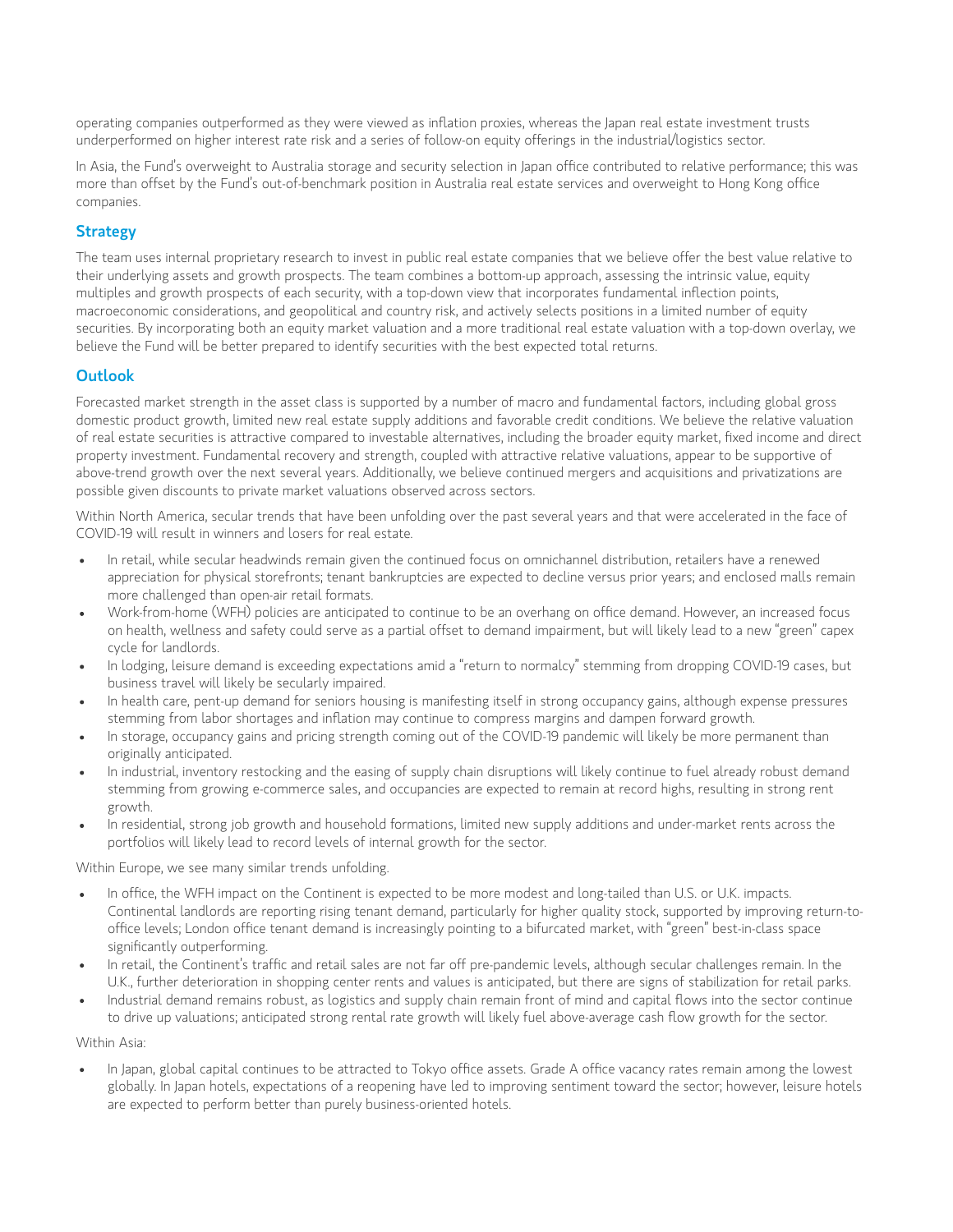- In Australia office, capital values are holding firm as evidenced by continued activity in the transaction market and office leas<br>activity is beginning to slowly recover. In Australia retail, while secular challenges remai In Australia office, capital values are holding firm as evidenced by continued activity in the transaction market and office leasing  $\bullet$ activity is beginning to slowly recover. In Australia retail, while secular challenges remain, capital values appear to have bottomed, with several large transactions being announced at pricing better than feared, although central business district retail is likely to be under pressure for some time due to the decreased amount of international travel.
- residential sales in higher tier cities. Renewed COVID-19 fears, continued concerns of contagion from Evergrande<sup>3</sup> troubles and related solvency issues warrant an elevated level of scrutiny. bottomed, with several large transactions being announced at pricing better than teared, although central business district ret<br>is likely to be under pressure for some time due to the decreased amount of international trav 3
- Within retail, sales are expected to improve when borders with mainland China reopen in 2022. Geopolitical risks remain front of mind.

#### FUND FACTS

**Inception Date** July 30, 2021

**Minimum Initial Investment (\$) \*** A Shares - 1,000 I Shares - 5,000,000

**Index** FTSE EPRA Nareit Developed Extended Net Total Return Index

#### **Performance (%)** *As of March 31, 2022*

|                                                            |                                   |  |  |                                                                                                                                                                                                                                                                    | MTD OTD YTD 1YR 3 YR 5 YR 10 YR SINCE INCEPTION |
|------------------------------------------------------------|-----------------------------------|--|--|--------------------------------------------------------------------------------------------------------------------------------------------------------------------------------------------------------------------------------------------------------------------|-------------------------------------------------|
| Class I Shares at NAV                                      |                                   |  |  | $5.39 + 96 + 96 = 20$                                                                                                                                                                                                                                              | 0.15                                            |
| Class A Shares at NAV                                      |                                   |  |  | $5.29 - 5.15 - 5.15 - 5.15 - 5.15 - 5.15 - 5.15 - 5.15 - 5.15 - 5.15 - 5.15 - 5.15 - 5.15 - 5.15 - 5.15 - 5.15 - 5.15 - 5.15 - 5.15 - 5.15 - 5.15 - 5.15 - 5.15 - 5.15 - 5.15 - 5.15 - 5.15 - 5.15 - 5.15 - 5.15 - 5.15 - 5.15 - 5.15 - 5.15 - 5.15 - 5.15 - 5.15$ | -0.19                                           |
| Class A Shares (With Max 5.25% Sales Charge)               | $-0.20$ $-10.12$ $-10.12$ $    -$ |  |  |                                                                                                                                                                                                                                                                    | $-539$                                          |
| FTSE EPRA Nareit Developed Extended Net Total Return Index |                                   |  |  | 513 480 480 - - - - -                                                                                                                                                                                                                                              | 0.85                                            |

**Class A shares have a maximum front-end sales charge of 5.25%. Performance data quoted represents past** performance, which is no guarantee of future results, and current performance may be lower or higher than the **figures shown. For the most recent month end performance figures, please visit morganstanley.com/im. Investment** returns and principal value will fluctuate and fund shares, when redeemed, may be worth more or less than their **original cost.**

The gross expense ratio is 1.35% for Class I shares and the net expense ratio is 0.95%. The gross expense ratio is 1.65% for Class A shares and net expense ratio is 1.30%. Where the net expense ratio is lower than the gross expense ratio, **certain fees have been waived and/or expenses reimbursed. These waivers and/or reimbursements will continue for** at least one year from the date of the applicable fund's current prospectus (unless otherwise noted in the applicable prospectus) or until such time as the fund's Board of Directors acts to discontinue all or a portion of such waivers **and/or reimbursements. Absent such waivers and/or reimbursements, returns would have been lower. Expenses are based on the fund's current prospectus.**

Returns are net of fees and assume the reinvestment of all dividends and income. They are compared to an unmanaged market index. Returns for less than one year are cumulative (not annualized). Performance for one year or more is based on average annual total returns. The returns are reported for Class I and A shares. Performance for other share classes will vary.

#### **RISK CONSIDERATIONS**

There is no assurance that a portfolio will achieve its investment objective. Portfolios are subject to **market risk**, which is the possibility that the market values of securities owned by the portfolio will decline and that the value of portfolio shares may therefore be less than what you paid for them. Market values can change daily due to economic and other events (e.g. natural disasters, health crises, terrorism, conflicts and social unrest) that affect markets, countries,

companies or governments. It is difficult to predict the timing, duration, and potential adverse effects (e.g. portfolio liquidity) of events. Accordingly, you can lose money investing in this strategy. Please be aware that this strategy may be subject to certain additional risks. In general, **equities securities**' values also fluctuate in response to activities specific to a company. Investments in **foreign markets**entail special risks such as currency, political, economic, and market risks. The risks of investing in **emerging market countries** are greater than the

Not held in the portfolio as of March 31, 2022. 3

Share class availability may vary by platform. For more information, please visit the specified fund page on the website. Effective April \*29, 2022, the minimum initial investment for Class I shares will be reduced from \$5,000,000 to \$1,000,000. The minimum initial investment may be waived in certain situations. Please see the Fund's prospectus for additional information.